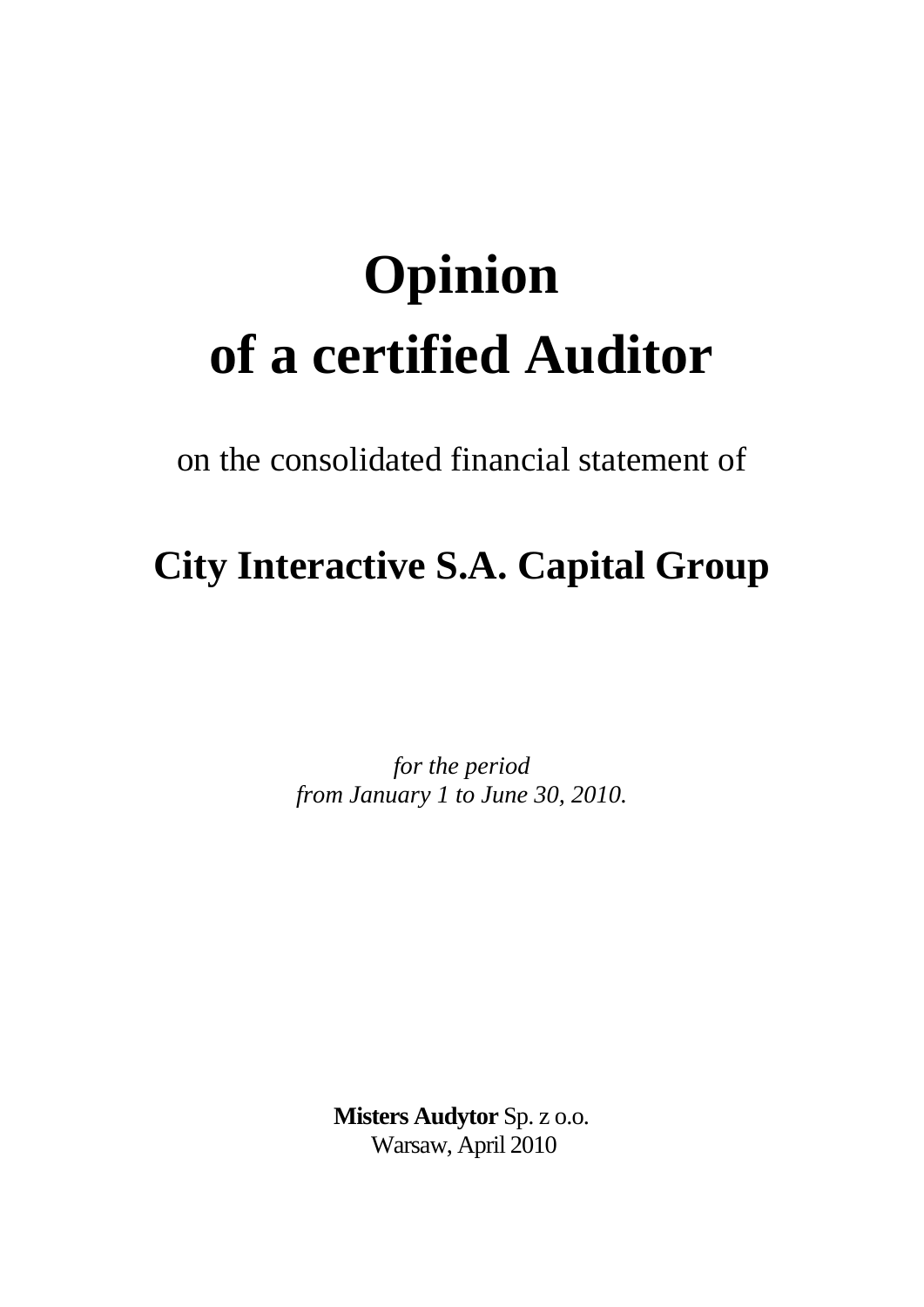## *Opinion of a certified Auditor on the consolidated financial statement of the City Interactive S.A. Capital Group for the period from January 1 to June 30, 2010***.**

## *For Shareholders, the Supervisory Board and the Management Board of the dominant entity City Interactive S.A.*

We have conducted the audit of the enclosed half-year consolidated financial statements of the City Interactive S.A Capital Group with its seat in Warsaw, ul. Żupnicza 17; the statement includes:

- **1)** consolidated statement on the financial position for the period ended on 30 June 2010, whose assets and liability amount to 46, 938, 225. 56 PLN (in words: forty six million nine hundred thirty eight thousand two hundred twenty five Polish zlotys 56/100),
- **2)** consolidated profit and loss account for the period from 1 January 2010 to 30 June 2010, showing net profit amounting to 10,495,886. 22 PLN (in words: ten million four hundred ninety five thousand eight hundred eighty six Polish zlotys 22/100)
- **3)** consolidated statement of total income for the period from 1 January 2010 to 30 June 2010 showing total income amounting to 10, 507, 257. 81 PLN (in words: ten million five hundred seven thousand two hundred fifty seven Polish zlotys 81/100)
- **4)** consolidated cash flow statement for the period from 1 January 2010 to 30 June 2010, showing a decrease of cash amounting to 491, 120. 77 PLN (in words: four hundred ninety one thousand one hundred twenty Polish zlotys 77/100)
- **5)** consolidated statement of changes in equity for the period from January 1 to June 30, 2010 not showing an increase amounting to 10, 011, 256. 68 PLN (in words: ten million eleven thousand two hundred fifty six PLN 68/100)
- **6)** notes on the adopted accounting principles and other notes

The Management Board of the dominant entity City Interactive S.A. is responsible for the drawing up of the mid-year financial statement in compliance with the International Financial Reporting Standards.

Our responsibility was to express an opinion on the above mentioned financial statements.

The audit was conducted according to the provisions of the Accounting Act of 29 September 1994 (Journal of Laws No. 152, item 1223 with amendments) and national auditing standards established by the National Certified Auditors Board. The standards imposed on us an